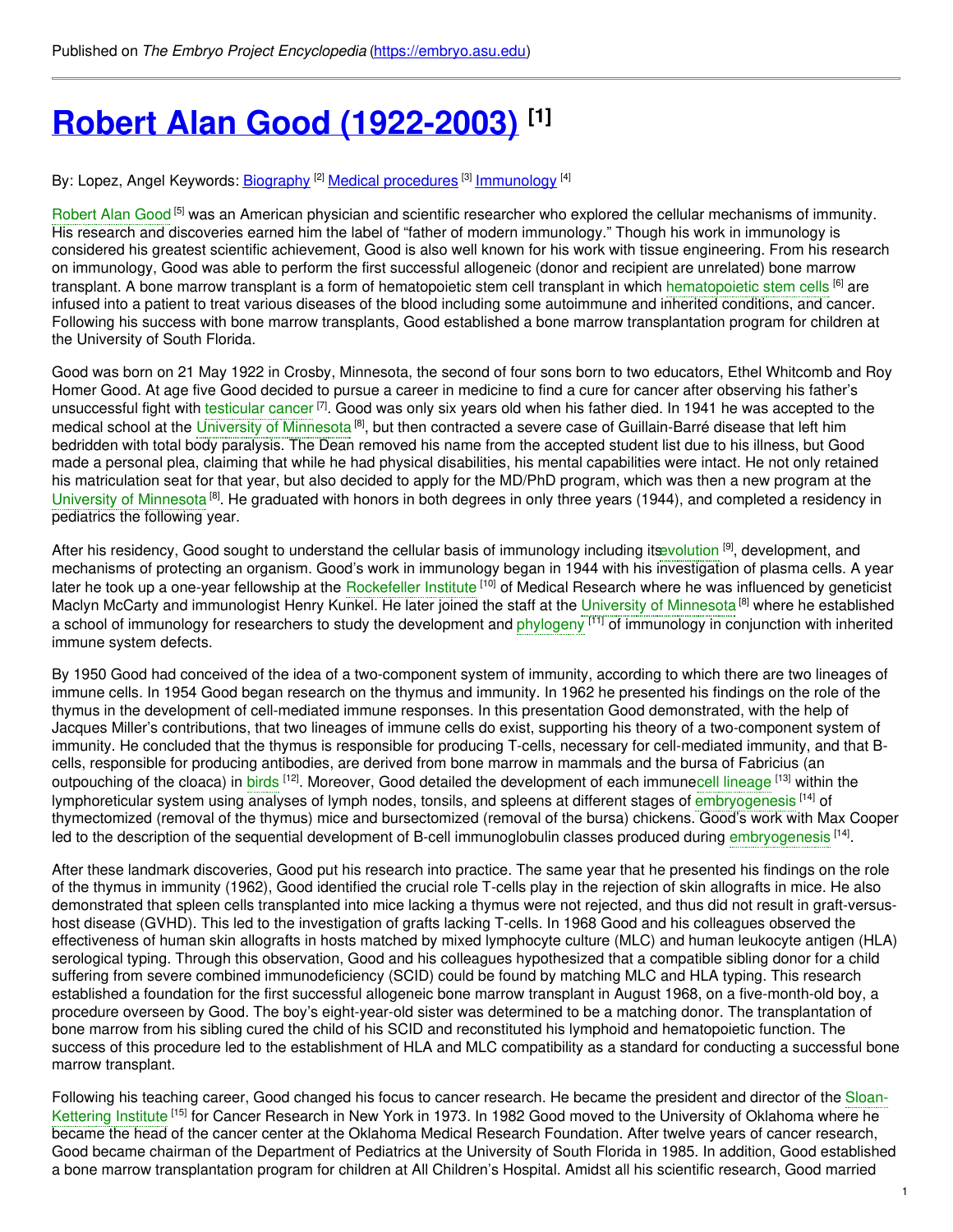Noorbibi K. Day in 1986. In 2001 Good relinquished his position as physician-in-chief at All Children's Hospital in St. Petersburg.

While his career was already full of academic achievements, Good also received copious awards and held positions in the American Association of Immunology (AAI). In 1962 Good joined the AAI, and worked on the organization's council from 1970 to 1975. From 1975 to 1977 he was president of the AAI. In 1970 Good received the Lasker Award for his contribution to the understanding of immunity mechanisms. In 1973 he received the Karnofsky award, the highest scientific honor offered by the American Society of Clinical Oncology (ASCO), for his work on cancer. In addition, Good received the John Howland Award in 1987 for his dedication to pediatrics. Overall, Good was well recognized across a wide array of medical fields for his scientific contributions. In [embryology](https://embryo.asu.edu/search?text=embryology) <sup>[16]</sup>, his pioneering work in tissue engineering—conducting the first successful bone marrow transplant—and his description of the development of the thymus, remain highlights of his life. Good lost his battle with esophageal cancer on 13 June 2003.

# **Sources**

- 1. Cooper, Max D. "Robert A. Good May 21, 1922–June 13, 2003."*Journal of Immunology* 171 (2003): 6318–19.
- 2. O'Reilly, Richard F. "In Memoriam: [Robert](https://embryo.asu.edu/search?text=Robert%20Alan%20Good) Alan Good [5] , MD, PhD."*Biology of Blood and Marrow Transplantation*9 (2003): 608–09.
- 3. Pickette, Diana, and Noorbibi Day-Good. "Robert A. Good: Physician, Scholar, Scientist, Teacher Vignettes."*Immunologic Research* 40 (2008): 49–86.
- 4. Wright, Pierce. "Robert Alan Good." *The Lancet* 362 (2003): 1161.

Robert Alan Good was an American physician and scientific researcher who explored the cellular mechanisms of immunity. His research and discoveries earned him the label of "father of modern immunology." Though his work in immunology is considered his greatest scientific achievement, Good is also well known for his work with tissue engineering. From his research on immunology, Good was able to perform the first successful allogeneic (donor and recipient are unrelated) bone marrow transplant. A bone marrow transplant is a form of hematopoietic stem cell transplant in which hematopoietic stem cells are infused into a patient to treat various diseases of the blood including some autoimmune and inherited conditions, and cancer. Following his success with bone marrow transplants, Good established a bone marrow transplantation program for children at the University of South Florida.

#### **Subject**

Good, Robert A., [1922-2003](https://embryo.asu.edu/library-congress-subject-headings/good-robert-1922-2003)<sup>[17]</sup>

#### **Topic**

[People](https://embryo.asu.edu/topics/people)<sup>[18]</sup>

## **Publisher**

Arizona State University. School of Life Sciences. Center for Biology and Society. Embryo Project Encyclopedia.

## **Rights**

© Arizona Board of Regents Licensed as Creative Commons Attribution-NonCommercial-Share Alike 3.0 Unported (CC BY-NC-SA 3.0) http://creativecommons.org/licenses/by-nc-sa/3.0/

## **Format**

<u>[Articles](https://embryo.asu.edu/formats/articles)</u> [19]

**Last Modified** Wednesday, July 4, 2018 - 04:40

**DC Date Accessioned** Friday, May 25, 2012 - 15:47

**DC Date Available** Friday, May 25, 2012 - 15:47

**DC Date Created** 2010-11-16

# **DC Date Created Standard**

Tuesday, November 16, 2010 - 07:00